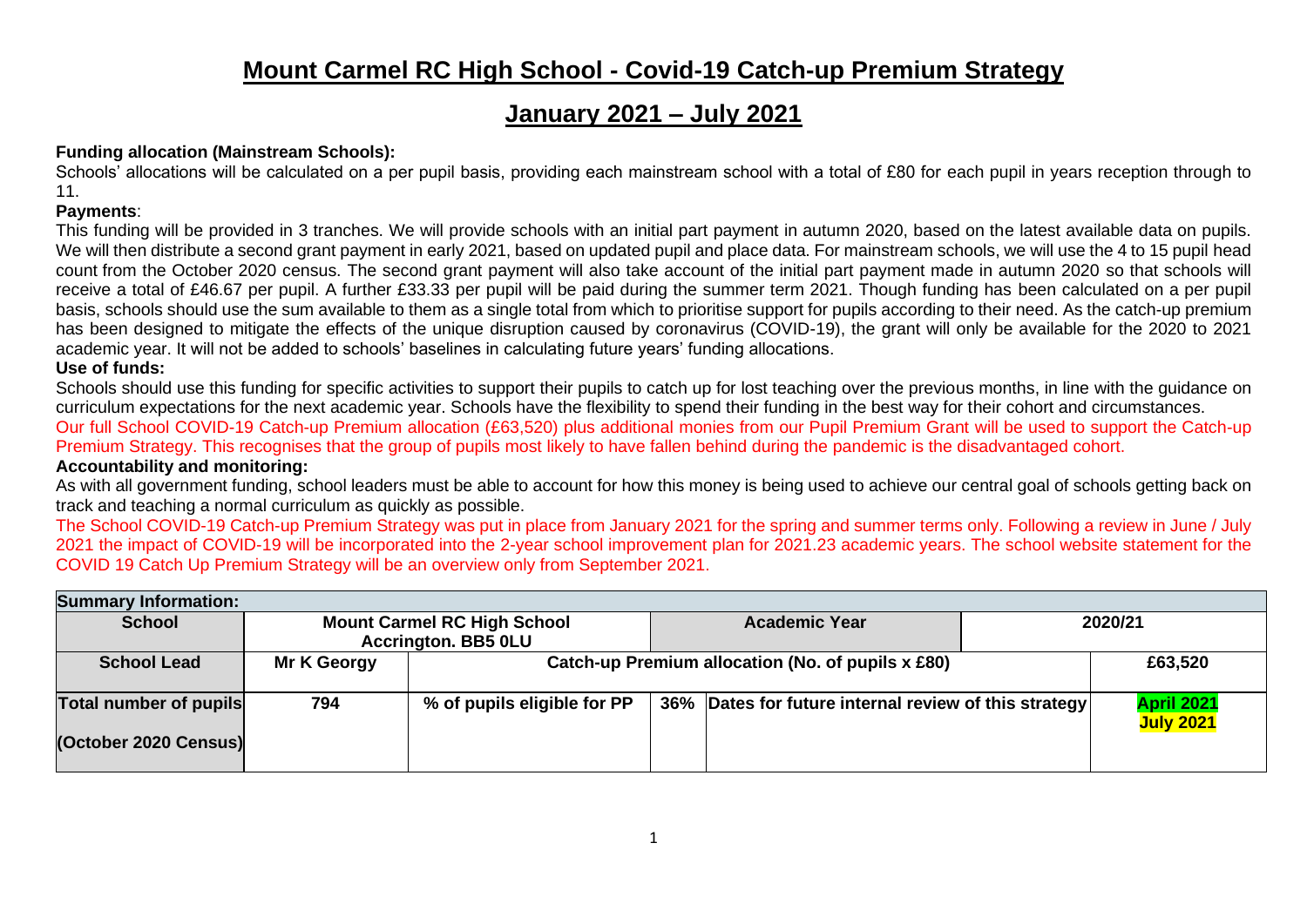#### **Teaching and whole school strategies**

- Supporting first quality teaching
- Pupil assessment and feedback
- Transition support

|                               |                              | <b>Supporting great teaching</b>      |            |             |                                                   | <b>Review</b>          |           |
|-------------------------------|------------------------------|---------------------------------------|------------|-------------|---------------------------------------------------|------------------------|-----------|
| <b>Rationale / Evidence</b>   | What is the specific         | <b>Actions and Success</b>            | Lead       | <b>Cost</b> | How will we monitor incremental changes           | $\overline{\text{SP}}$ | <b>SU</b> |
| <b>Based Approach</b>         | Strategy?                    | <b>Criteria. (What are the Active</b> |            |             | and a positive impact?                            | 21                     | 21        |
|                               |                              | Ingredients?)                         |            |             |                                                   |                        |           |
| Pedagogy enhancement Y7       | <b>Generation and</b>        | <b>Knowledge organisers</b>           | <b>CFY</b> | £2500       | Spring 2021                                       |                        |           |
| $-Y11$                        | implementation of knowledge  | generated and implemented             | CLs        |             | CFY to audit all knowledge organisers with        |                        |           |
|                               | organisers for use across    | for KS4 for all subject areas -       | <b>KGY</b> |             | CLs for KS3 and KS4 to ensure all are fit for     |                        |           |
| Research into how pupils      | both key stages in each      | autumn term 2020. Knowledge           |            |             | purpose.                                          |                        |           |
| learn and remember has        | curriculum area. If          | organisers generated and              |            |             | Summer 2021                                       |                        |           |
| evidenced that knowledge      | implemented effectively this | implemented for KS3 for all           |            |             | Implementation of knowledge organisers is         |                        |           |
| organisers support            | will help pupils know more   | subject areas - spring term           |            |             | monitored across both key stages by CFY,          |                        |           |
| information retrieval and     | and remember more by         | 2021. Increased knowledge             |            |             | <b>SLT Link and CL throughout spotlight week.</b> |                        |           |
| provide pupils (and teachers) | chunking up the learning and | recall across all year groups.        |            |             | <b>Findings reported to SLT.</b>                  |                        |           |
| with clear criteria for what  | help with memory retention.  | Improved performance in end           |            |             |                                                   |                        |           |
| needs to be learnt for each   |                              | of unit tests. Reduced number         |            |             |                                                   |                        |           |
| unit.                         |                              | of below/well below track             |            |             |                                                   |                        |           |
|                               |                              | across the termly data drops.         |            |             |                                                   |                        |           |
| Pedagogy enhancement Y7       | <b>Focus on 'Retrieval</b>   | Evidence-based strategies for         | <b>CFY</b> | £0          | Spring 2021                                       |                        |           |
| $-Y11$                        | strategies' leading to all   | supporting pupils' learning           | T&L        |             | Baseline assessment of progress taken for         |                        |           |
|                               | pupils knowing more and      | potential in knowing more and         | CLs        |             | comparison to assess rate of catch-up/gains.      |                        |           |
| Research into how pupils      | remembering more of the      | remembering more are                  | <b>KGY</b> |             | Summer 2021                                       |                        |           |
| learn and how the memory      | common curriculum being      | embedded in the curriculum            |            |             | Reschedule Y10 PPEs for 7 - 18 June to try        |                        |           |
| works provides clear          | taught.                      | maps and routes. Retrieval            |            |             | and get some sort of summative data to base       |                        |           |
| evidence that retrieval       |                              | practice is evident in all            |            |             | ALS and catch-up activities.                      |                        |           |
| practice is essential for the |                              | school/department monitoring          |            |             | 2 field trips for Y10 Geography to Salford        |                        |           |
| development of the long-      |                              | activities. Increased                 |            |             | Quays and Cleveleys. We are awaiting              |                        |           |
| term memory.                  |                              | knowledge recall across all           |            |             | decisions about coursework and fieldwork for      |                        |           |
|                               |                              | year groups.                          |            |             | 2021 GCSE exams.                                  |                        |           |
|                               |                              | Improved performance in end           |            |             |                                                   |                        |           |
|                               |                              | of unit tests. Reduced number         |            |             |                                                   |                        |           |
|                               |                              | of below/well below track             |            |             |                                                   |                        |           |
|                               |                              | across the termly data drops          |            |             |                                                   |                        |           |
| Pedagogy enhancement Y7       | Purchase mini whiteboards    | Pupil packs issued to all pupils      | <b>CFY</b> | £3000       | Spring 2021                                       |                        |           |
| - Y11                         | (MWB), pens and stationery   | across all year groups. This          | <b>JBR</b> |             | We did not do any lesson visits in the spring     |                        |           |
|                               | supplies for all pupils in   | action will enable staff to           |            |             | term to see if pupils were using the equipment    |                        |           |
|                               | Years $7 - 11$ .             | formatively assess the                |            |             | but all pupils were given an equipment pack       |                        |           |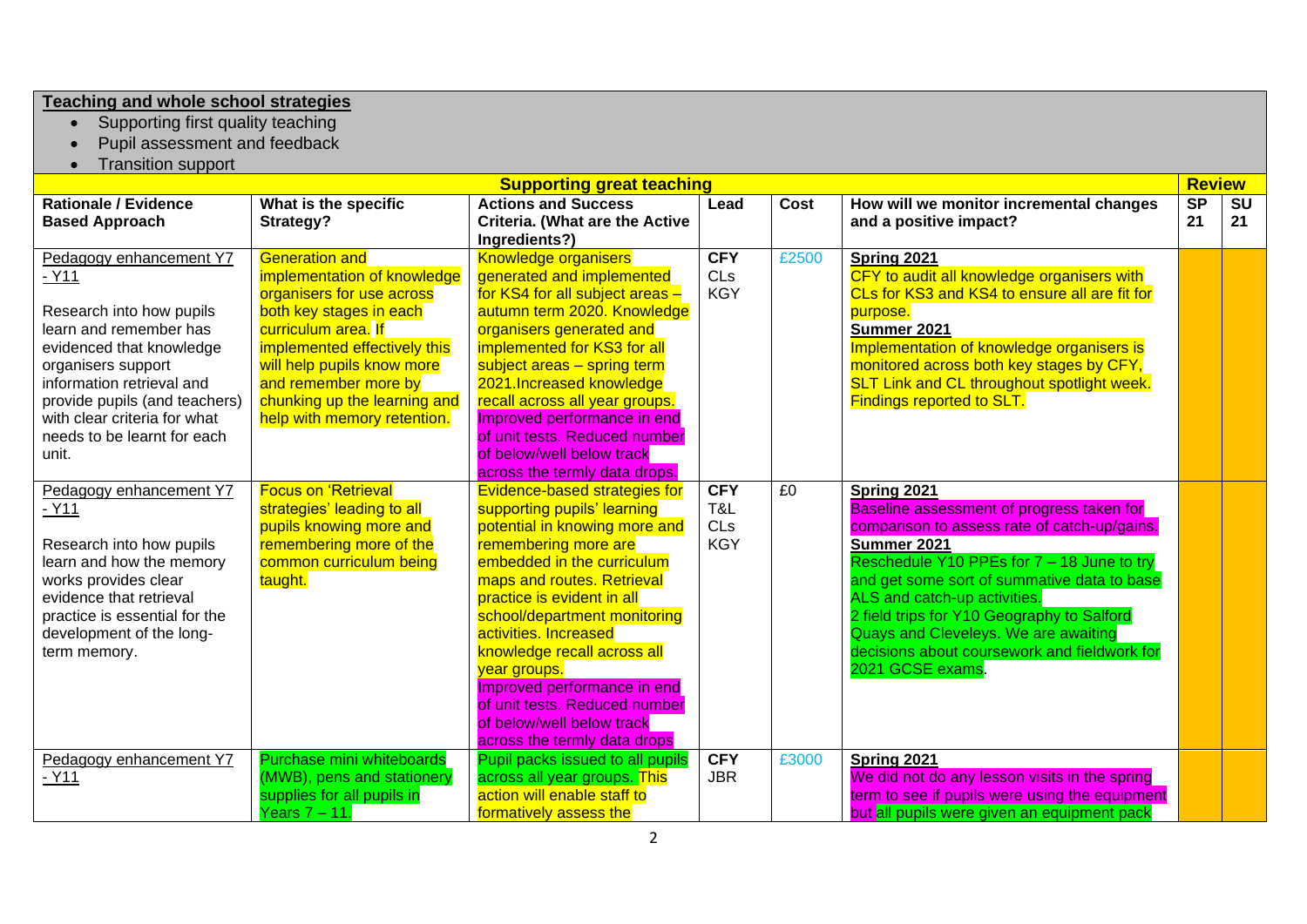| Formative feedback is one of<br>the most effective strategies<br>for improving pupil progress<br>and the quality of teaching<br>and learning in the<br>classroom. (D.Wiliam / EEF<br>research / Rosenshine)                                                                                              |                                                                                                                                                                                                                                                                       | understanding of all pupils in<br>the classroom, without having<br>to walk around the classroom.<br><b>Packs will also allow ALL</b><br>pupils to access remote<br>learning.                                                                                                                                                                                         |                                               |       | when schools re-opened which included a<br>MWB.<br>Summer 2021<br>The spotlight week in maths showed MWBs<br>were being used regularly but not as effective<br>as they could be.                                                                                                                                     |  |
|----------------------------------------------------------------------------------------------------------------------------------------------------------------------------------------------------------------------------------------------------------------------------------------------------------|-----------------------------------------------------------------------------------------------------------------------------------------------------------------------------------------------------------------------------------------------------------------------|----------------------------------------------------------------------------------------------------------------------------------------------------------------------------------------------------------------------------------------------------------------------------------------------------------------------------------------------------------------------|-----------------------------------------------|-------|----------------------------------------------------------------------------------------------------------------------------------------------------------------------------------------------------------------------------------------------------------------------------------------------------------------------|--|
| Access to wider reading Y7 -<br>Y11<br>EEF: 'Improving Literacy in<br>Secondary Schools' 2019.                                                                                                                                                                                                           | <b>Purchase additional tutor</b><br>reading book sets to broaden<br>the menu of books available<br>and increase pupil<br>engagement in the DEAL<br>whole school literacy<br>strategy.                                                                                 | Pupils are exposed to a<br>greater number of words and<br>challenging texts, developing a<br>wider and more appropriate<br>vocabulary range for<br>subsequent use across the<br>curriculum. Increased reading<br>fluency/comprehension<br>through teachers modelling<br>how to read and using 'Think<br><b>Aloud' and 'Reciprocal</b><br><b>Reading' strategies.</b> | <b>CFY</b><br><b>NSE</b><br>CAH<br><b>KPP</b> | £3000 | Spring 2021<br>The book sets purchased will include BAME<br>authors to ensure a diverse menu for tutor<br>reading.<br>Summer 2021<br>We will order the books for pupils to use in<br>September.                                                                                                                      |  |
| Pedagogy enhancement Y7<br>$-Y11$<br>Protecting curriculum time<br>for all pupils given the impact<br>of COVID-19 on learning and<br>progress.                                                                                                                                                           | No pupils to miss lesson<br>learning time in Year 11;<br>'Protect every lesson like it<br>was their last' to avoid any<br>further gaps in knowledge.                                                                                                                  | <b>Closer monitoring of school</b><br>calendar by SLT. Reduction in<br>lessons missed by pupils<br>unless activities have a direct<br>impact on learning / closing<br>the gap. Gaps in learning are<br>reduced, with pupils spending<br>more time in front of their<br>teacher. Attendance to<br>lessons shows an improving<br>trend in all year groups.             | <b>PDE</b><br><b>SLT</b>                      | £0    | Spring 2021<br>This strategy has very much been overtaken<br>by COVID-19 related issues.<br>Summer 2021<br>This strategy has very much been overtaken<br>by COVID-19 related issues.                                                                                                                                 |  |
| Pedagogy enhancement Y7<br>$-Y11$<br>Technology can help<br>teachers model in new ways,<br>and provide opportunities to<br>highlight how experts think<br>as well as what they do but<br>may be most effective when<br>used as a supplement rather<br>than a substitute for other<br>forms of modelling. | <b>Purchase classroom</b><br>visualisers for all classrooms<br>to support the fact staff can<br>no longer walk the classroom<br>freely. Include staff training<br>on how to use visualisers<br>effectively in CPD schedule<br>and follow up sharing best<br>practice. | Visualisers available in all<br>classrooms that are easily<br>accessible when moving<br>rooms. Visualisers become<br>part of a teacher's typical<br>pedagogy supporting with high<br>quality T&L                                                                                                                                                                     | <b>PDE</b><br><b>CFY</b><br><b>LRN</b>        | £500  | Spring 2021<br><b>Enable staff to model WAGOLLs from the</b><br>front (staff cannot freely move around the<br>classroom - Covid-19 RA)<br>Summer 2021<br>During Spotlight weeks, in particular English,<br>staff to model WAGOLLs from the front (staff<br>cannot freely move around the classroom -<br>Covid-19 RA) |  |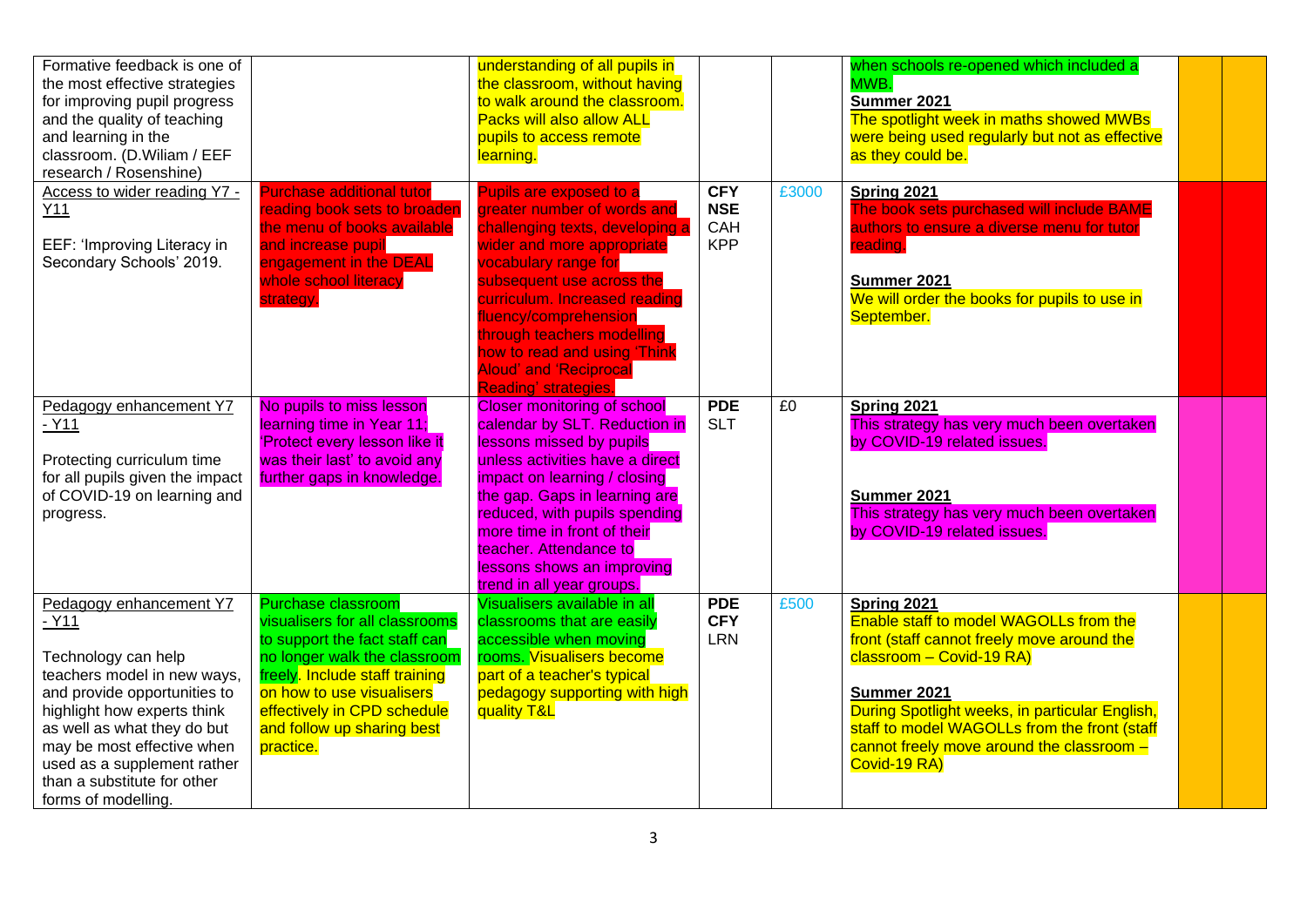| Access to technology Y7 -                                    | Purchase 30 laptops and a                                    | <b>Pupils have improved access</b>                             | <b>CFY</b> | £12600 | Spring 2021                                                            |                                 |           |
|--------------------------------------------------------------|--------------------------------------------------------------|----------------------------------------------------------------|------------|--------|------------------------------------------------------------------------|---------------------------------|-----------|
| Y11                                                          | laptop recharging trolley that<br>can be portable to support | to technology throughout<br>school in particular for online    |            |        | Additional laptops will be purchased and                               |                                 |           |
| Technology has the potential                                 | any catch-up sessions                                        | learning, in particular PP                                     |            |        | distributed to PP pupils who did not get one                           |                                 |           |
| to increase the quality and                                  | around school as                                             | pupils. The laptops will also be                               |            |        | from the DfE scheme.                                                   |                                 |           |
| quantity of practice that                                    | appropriate.                                                 | used for after school catch-up                                 |            |        |                                                                        |                                 |           |
| pupils undertake, both inside                                |                                                              | sessions as part of the whole                                  |            |        | Summer 2021                                                            |                                 |           |
| and outside of the                                           |                                                              | school initiative.                                             |            |        |                                                                        |                                 |           |
| classroom.                                                   |                                                              |                                                                |            |        | As above                                                               |                                 |           |
| Independent skills'                                          | Purchase study skills guides                                 | Pupils develop confidence in                                   | <b>KGY</b> | £640   | Summer 2021                                                            |                                 |           |
| development                                                  | for all pupils in Y10 to ensure                              | independent study and                                          | <b>SES</b> |        | Study skills guides purchased for all Y10                              |                                 |           |
| Y11 (2022)                                                   | independent work and<br>revision is enhanced for             | revision skills. Pupils have the<br>knowledge and skills to    |            |        | pupils (2022 cohort).<br>Pupils complete a study skills pupil voice to |                                 |           |
| Metacognition and self-                                      | probable exams in 2022                                       | generate bespoke revision                                      |            |        | highlight the impact and identify areas that                           |                                 |           |
| regulation approaches have                                   | <b>Teachers to show pupils how</b>                           | timetables and strategies.                                     |            |        | need to be developed in Y11.                                           |                                 |           |
| consistently high levels of                                  | to use the study skill                                       | <b>Revision notes, cards and</b>                               |            |        |                                                                        |                                 |           |
| impact, with pupils making                                   | strategies in their subject                                  | timetables will be randomly                                    |            |        | Autumn 2021                                                            |                                 |           |
| an average of seven months'                                  | areas at least once every 2                                  | sampled across key groups of                                   |            |        |                                                                        |                                 |           |
| additional progress.                                         | weeks.                                                       | pupils for quality. Improvement                                |            |        | Study skills workshops conducted with Y11                              |                                 |           |
|                                                              |                                                              | in attainment and progress                                     |            |        | based upon initial audit with pupil                                    |                                 |           |
|                                                              |                                                              | scores performance between                                     |            |        | voice re-taken. Skills development shared with                         |                                 |           |
|                                                              |                                                              |                                                                |            |        |                                                                        |                                 |           |
|                                                              |                                                              | <b>PPEs and summer GCSEs.</b>                                  |            |        | parents at Y11 PE via live workshop.                                   |                                 |           |
|                                                              |                                                              |                                                                |            |        |                                                                        |                                 |           |
| <b>Support Strategy &amp;</b>                                | <b>Specific Strategy</b>                                     | <b>Teaching assessment and feedback</b><br>Intended impact and | Lead       | Cost   | <b>Termly monitoring and impact</b>                                    | <b>Review</b><br>S <sub>P</sub> | <b>SU</b> |
| <b>Rationale / Evidence</b>                                  |                                                              | success criteria/Actions                                       |            |        |                                                                        | 21                              | 21        |
| Low stakes testing Y7 - Y11                                  | <b>Frequent low stakes testing</b>                           | Improve identification of gaps                                 | <b>CFY</b> | £23270 | Spring 2021                                                            |                                 |           |
|                                                              | to improve pupil assessment                                  | in knowledge by more                                           | <b>KGY</b> |        | Low stakes testing utilised by staff to ascertain                      |                                 |           |
| Feedback studies tend to                                     | and feedback. Include how to                                 | frequent and effective use of                                  |            |        | pupils' starting points post lockdown.                                 |                                 |           |
| show very high effects on                                    | effectively use low stakes                                   | online platforms in lessons.                                   |            |        | Summer 2021                                                            |                                 |           |
| learning. While it is important                              | strategies in school CPD                                     | Eg subject apps, LBQ,                                          |            |        | Feedback working party set up to drive forward                         |                                 |           |
| to understand the potential                                  | programme for teachers and                                   | Seneca, Kerboodle, google                                      |            |        | the effective use of WCF sheets.                                       |                                 |           |
| benefits of feedback, it is<br>also important to be aware of | follow up sharing of best                                    | forms, Kahoot. Gaps<br>identified provide feedback             |            |        | Feedback key focus area for next year's CPD                            |                                 |           |
| the limitations of feedback as                               | practice.                                                    | for intervention. An upward                                    |            |        |                                                                        |                                 |           |
| a teaching and learning                                      |                                                              | trend in all year groups for                                   |            |        |                                                                        |                                 |           |
| approach.                                                    |                                                              | pupils on or above target.                                     |            |        |                                                                        |                                 |           |
| Literacy ability Y7 only                                     | The 'No More Marking'                                        | Identification of the ability of                               | <b>KGY</b> | £250   | Spring 2021                                                            |                                 |           |
|                                                              | assessments to be                                            | our new Year 7 cohort with                                     | <b>NSE</b> |        | Pupils placed in more appropriate ability groups                       |                                 |           |
| 'No More Marking' is an                                      | completed by all Year 7                                      | regards to literacy (based                                     |            |        | (parents notified) based upon secure and robust                        |                                 |           |
| informed, national<br>assessment approach that               | pupils in English in the<br>autumn term 2020 with the        | upon additional robust data)                                   |            |        | data as per the school setting and banding<br>policy.                  |                                 |           |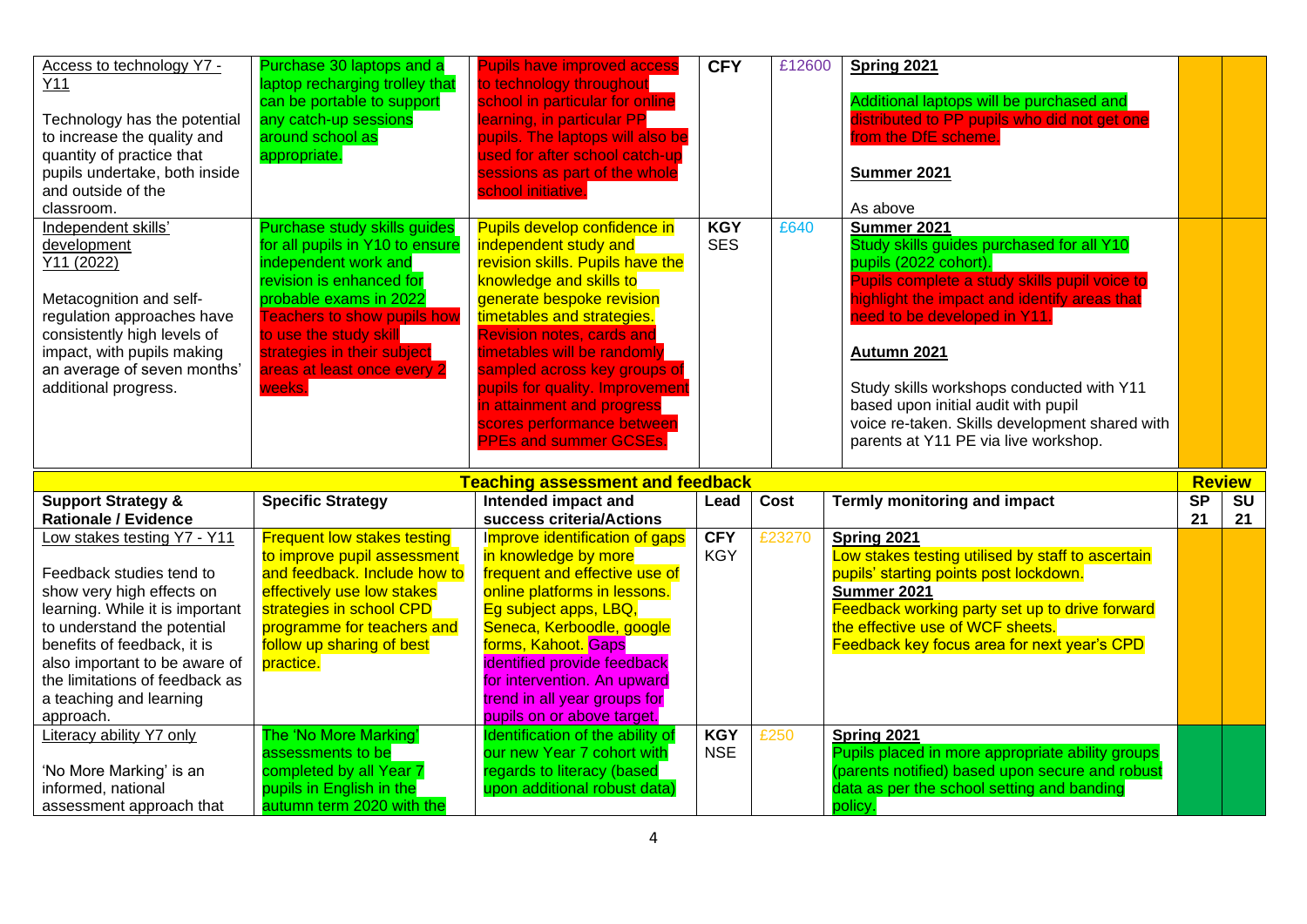| allows schools to standardise | program continued in spring | and are placed in appropriate    |                                                 |  |
|-------------------------------|-----------------------------|----------------------------------|-------------------------------------------------|--|
| their pupils' writing against | and summer terms.           | ability sets.                    | Summer 2021                                     |  |
| hundreds of schools           |                             |                                  | <b>Pupils complete summer term NMM with new</b> |  |
| nationally which helps to     |                             | Teachers have access to and      | data placed in SIMS and shared with teachers.   |  |
| secure robust assessment      |                             | therefore plan more              | Context folders updated by all Y7 teachers.     |  |
| protocols.                    |                             | effectively based upon the       |                                                 |  |
|                               |                             | additional data (pupils' writing |                                                 |  |
|                               |                             | ages)                            |                                                 |  |

|                                                                                                                                                                |                                                                                                                                                                                                                                                                               | <b>Transition support</b>                                                                                                                                                                                                                                                                                                                                                                                         |                                                      |      |                                                                                                                                                                                                                                                                                                                                                                                                                                                                                                                                                                                              |           | <b>Review</b> |
|----------------------------------------------------------------------------------------------------------------------------------------------------------------|-------------------------------------------------------------------------------------------------------------------------------------------------------------------------------------------------------------------------------------------------------------------------------|-------------------------------------------------------------------------------------------------------------------------------------------------------------------------------------------------------------------------------------------------------------------------------------------------------------------------------------------------------------------------------------------------------------------|------------------------------------------------------|------|----------------------------------------------------------------------------------------------------------------------------------------------------------------------------------------------------------------------------------------------------------------------------------------------------------------------------------------------------------------------------------------------------------------------------------------------------------------------------------------------------------------------------------------------------------------------------------------------|-----------|---------------|
| <b>Support Strategy &amp;</b>                                                                                                                                  | <b>Specific Strategy</b>                                                                                                                                                                                                                                                      | Intended impact and                                                                                                                                                                                                                                                                                                                                                                                               | Lead                                                 | Cost | Termly monitoring and impact                                                                                                                                                                                                                                                                                                                                                                                                                                                                                                                                                                 | <b>SP</b> | <b>SU</b>     |
| <b>Rationale / Evidence</b>                                                                                                                                    |                                                                                                                                                                                                                                                                               | success criteria/Actions                                                                                                                                                                                                                                                                                                                                                                                          |                                                      |      |                                                                                                                                                                                                                                                                                                                                                                                                                                                                                                                                                                                              | 21        | 21            |
| Transition (Y7)<br>It is important that $Y6 > Y7$<br>is as smooth as possible.<br>Especially in 2021.                                                          | Two days rather than one day<br>of transition are allocated for<br>Y6>Y7 in the summer term<br>2021. SENCo to support Yr 7<br><b>SEND pupils by visiting</b><br>schools, meeting with all<br>parents of SEND, before the<br>start of term, gathering<br>information for IEPs. | <b>Ensure school primary</b><br>strategy is effectively<br>delivered by Y7 PL and APL.<br>All new Y7 IEPs have been<br>completed by 1 September<br>and are centralised, as well<br>as being included in all<br>teachers' context folders.<br><b>All IEPS of pupils currently</b><br>on roll in Y8 - Y10 to be                                                                                                     | <b>PDE</b><br><b>ELE</b><br><b>JCS</b><br><b>DSY</b> | £0   | Spring 2021<br>We have developed a school transition strategy.<br>Following consultation with our Catholic primary<br>partner HTs it has been updated for September<br>2021 cohort.<br>Summer 2021<br>Transition Co-ordinator to visit pupils in 19 primary<br>schools. SENCo to also ensure 'little step' days are<br>coordinated with identified SEND primary pupils &<br>families.                                                                                                                                                                                                        |           |               |
|                                                                                                                                                                |                                                                                                                                                                                                                                                                               | updated by 16 July.                                                                                                                                                                                                                                                                                                                                                                                               |                                                      |      | <b>Autumn Term 2021</b><br>All pupils report settling into life at secondary<br>school with a smooth transition. (Pupil survey). The<br>vast majority of parents report a smooth transition<br>at Y7 settling in parents' evening. (Oct 2020)                                                                                                                                                                                                                                                                                                                                                |           |               |
| Transition (Y11)<br>It is important that Y11 have<br>a smooth transition into post<br>16 and continue to receive<br>high quality CEIAG advice<br>and guidance. | <b>CEIAG Co-ordinator to</b><br>effectively support all Y11 and<br>work closely with local post-<br>16 providers to ensure all<br>pupils are aware of the<br>curriculum offer and<br>application process.                                                                     | <b>All Y11 to have a 1:2:1</b><br><b>CEIAG interview. All Y11</b><br>complete a personal<br>statement and take part in a<br>mock interview day or have a<br>follow up interview. All Y11<br>complete at least 1<br>application to post-16<br>providers by May 2021<br>All Y11 secure a place at a<br>post-16 provider on<br>appropriate qualification and<br>complete the course of<br>study. NEET is at least in | <b>KGY</b><br><b>CBT</b>                             | £0   | Spring 2021<br>All Y11 have completed a CV and personal<br>statement. Remote online career meetings with all<br>Y11 pupils, beginning with the most vulnerable.<br>Summer 2021<br>All pupils have made at least 1 application to a<br>post-16 provider and transition support tracker<br>completed by all Y11 teachers ready to share with<br>the relevant provider in the Autumn term.<br>Autumn 2021<br>All pupils have secured a post 16 place. Transition<br>support is shared with the provider to ease<br>transition and be used as a tool to minimise NEET<br>and aim to be below NA. |           |               |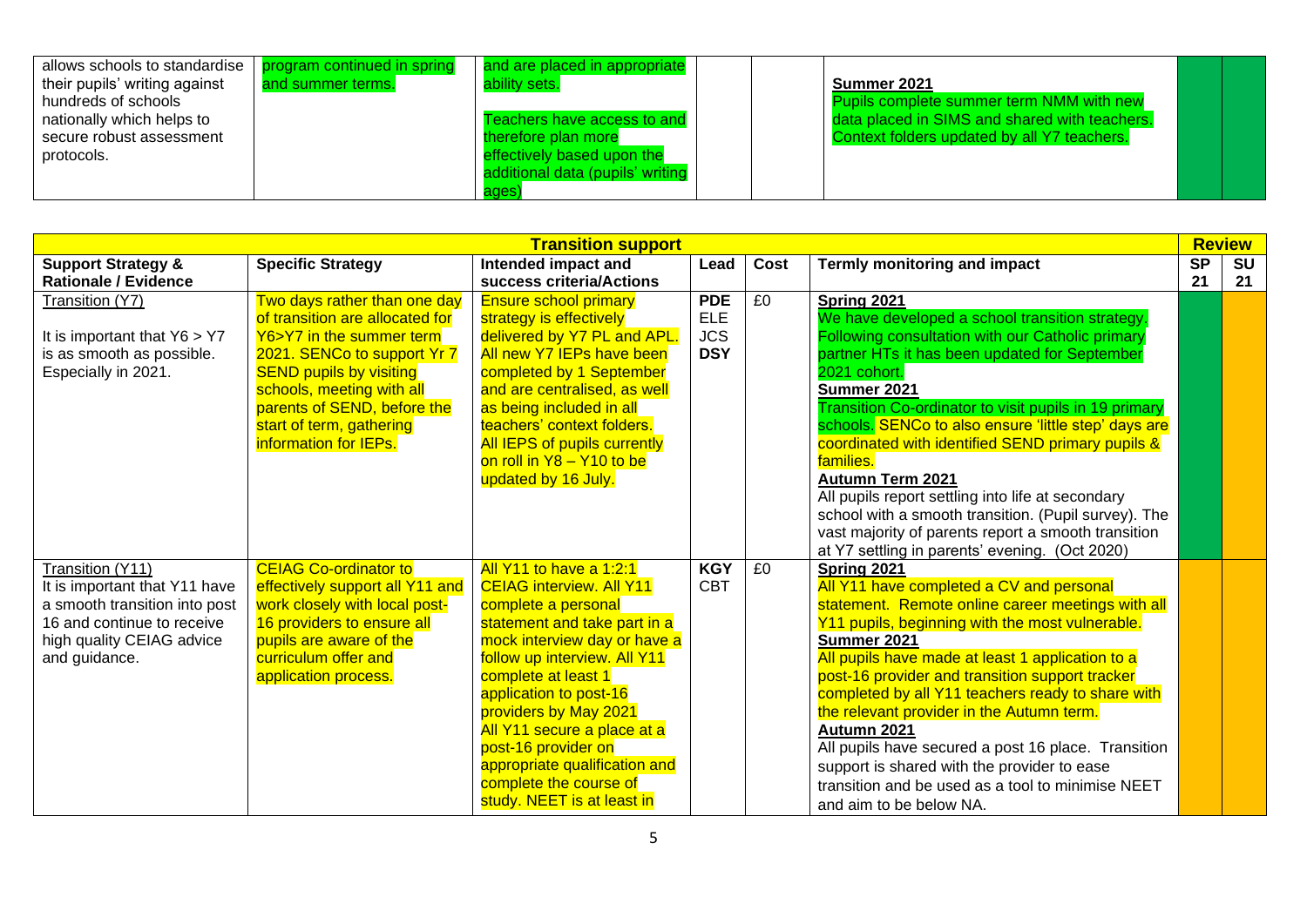|  | <b><i><u>Participal</u></i></b><br>ен.<br>ilidi I. |  |  |
|--|----------------------------------------------------|--|--|
|  | 1 V 7                                              |  |  |

| <b>Targeted approaches</b>                                                                                                                                                                                                                                                                                                            |                                                                                                                                                                                                                                                                                                                                          |                                                                                                                                                                                                                                                                                                                     |                                                                    |        |                                                                                                                                                                                                                                                                                                                                                                                                                                                |               |           |
|---------------------------------------------------------------------------------------------------------------------------------------------------------------------------------------------------------------------------------------------------------------------------------------------------------------------------------------|------------------------------------------------------------------------------------------------------------------------------------------------------------------------------------------------------------------------------------------------------------------------------------------------------------------------------------------|---------------------------------------------------------------------------------------------------------------------------------------------------------------------------------------------------------------------------------------------------------------------------------------------------------------------|--------------------------------------------------------------------|--------|------------------------------------------------------------------------------------------------------------------------------------------------------------------------------------------------------------------------------------------------------------------------------------------------------------------------------------------------------------------------------------------------------------------------------------------------|---------------|-----------|
| One to one and small group tuition<br>$\bullet$                                                                                                                                                                                                                                                                                       |                                                                                                                                                                                                                                                                                                                                          |                                                                                                                                                                                                                                                                                                                     |                                                                    |        |                                                                                                                                                                                                                                                                                                                                                                                                                                                |               |           |
| Intervention programmes                                                                                                                                                                                                                                                                                                               |                                                                                                                                                                                                                                                                                                                                          |                                                                                                                                                                                                                                                                                                                     |                                                                    |        |                                                                                                                                                                                                                                                                                                                                                                                                                                                |               |           |
| Extended school time                                                                                                                                                                                                                                                                                                                  |                                                                                                                                                                                                                                                                                                                                          |                                                                                                                                                                                                                                                                                                                     |                                                                    |        |                                                                                                                                                                                                                                                                                                                                                                                                                                                |               |           |
|                                                                                                                                                                                                                                                                                                                                       |                                                                                                                                                                                                                                                                                                                                          | One to one and small group tuition                                                                                                                                                                                                                                                                                  |                                                                    |        |                                                                                                                                                                                                                                                                                                                                                                                                                                                | <b>Review</b> |           |
| <b>Support Strategy and</b>                                                                                                                                                                                                                                                                                                           | <b>Specific Strategy</b>                                                                                                                                                                                                                                                                                                                 | Intended impact and                                                                                                                                                                                                                                                                                                 | Lead                                                               | Cost   | Termly monitoring and impact                                                                                                                                                                                                                                                                                                                                                                                                                   | <b>SP</b>     | <b>SU</b> |
| <b>Rationale / Evidence</b>                                                                                                                                                                                                                                                                                                           |                                                                                                                                                                                                                                                                                                                                          | success criteria/Actions                                                                                                                                                                                                                                                                                            |                                                                    |        |                                                                                                                                                                                                                                                                                                                                                                                                                                                | 21            | 21        |
| One to One<br>Y10 Catch up tutoring<br>programme.<br>Evidence indicates that one to<br>one tuition can be effective,<br>delivering approximately five<br>additional months' progress<br>on average.                                                                                                                                   | Recruit a team of specialist<br>qualified teachers to provide<br>online / face to face 1:2:1<br>tutoring for MC ASAP.<br>One to one tuition provided by<br>external tutors be additional<br>to, but explicitly linked with,<br>normal teaching, and that<br>teachers should monitor<br>progress to ensure the<br>tutoring is beneficial. | <b>Identify pupils in Y10 that</b><br>have fallen behind during<br>COVID-19 pandemic in E/M.<br>Aim to recruit enough external<br>EM tutor time for 10 pupils in<br>Y10 and 10 pupils in Y11 to<br>have 1 hour 1:2:1 tutor<br>session online per week after<br>5pm.                                                 | <b>XBS</b><br><b>CFY</b><br><b>KGY</b><br><b>NSE</b><br><b>LRO</b> | £40000 | Spring 2021<br>Pupils in Y10 identified for 1-2-1 tutoring by<br><b>E&amp;M.</b><br>Summer 2021<br>Pupils complete PPEs in all subjects and<br>E&M. CL identify pupils for Covid-19 catch-<br>up.2 Eng. and 2 Ma. Tutors recruited and<br>checks completed ready to start 1 September.<br>Autumn 2021<br>Tutoring programme implemented with 90% of<br>pupils engaging in 1-2-1 sessions. Autumn<br>data shows an improving trend in pupils on |               |           |
| Small group tuition Y11 only<br>(2022 cohort)<br>Overall, evidence shows that<br>small group tuition is effective<br>and, as a rule of thumb, the<br>smaller the group the better.<br>Tuition in groups of two has<br>a slightly higher impact than in<br>groups of three, but a slightly<br>lower impact than one to one<br>tuition. | <b>Small group tuition for Y11</b><br>targeted pupils in<br>mathematics and English.                                                                                                                                                                                                                                                     | <b>High levels of pupil</b><br>engagement. Correct<br>identification and allocation of<br>pupils to a tutor. Reduction in<br>the gaps in learning. Improved<br>percentage attainment at<br>grades 4+ and 5+. Increased<br>number of pupils working at /<br>above GCSE target grades.<br><b>Reduced NEET figure.</b> | <b>NSE</b><br><b>LRO</b>                                           | £0     | and above target in E&M.<br>Spring 2021<br>(N/A due to COVID restrictions in Lockdown<br>3)<br>Summer 2021<br>Due to TAGs and the impact of COVID we will<br>not be putting this strategy into practice. We<br>will plan to re-introduce our school Additional<br><b>Learning Support for September in EM and</b><br>across school based on Y10 PPE data.                                                                                      |               |           |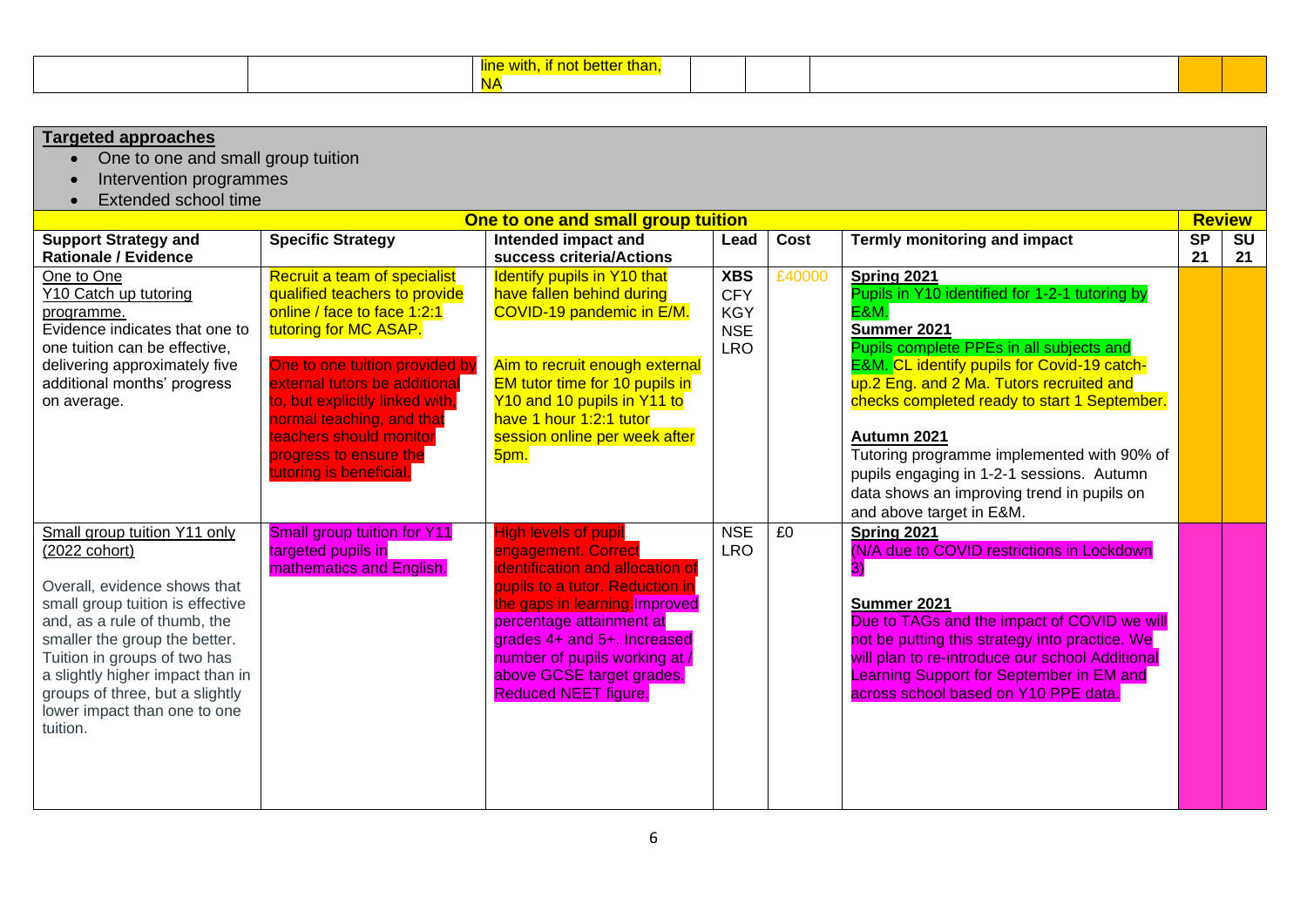|                                                                                                                                                                                                                                                                                                                                                                                                                                                                                                                                                                                           |                                                                                                                                                                                                                                                                                                                                                                                                                                                                       | <b>Intervention programmes</b>                                                                                                                                                                                                                                                                                                                                                                                                                                                                                        |                                                                    |                         |                                                                                                                                                                                                                                                                                                                                                                                                                                                |                              |                              |
|-------------------------------------------------------------------------------------------------------------------------------------------------------------------------------------------------------------------------------------------------------------------------------------------------------------------------------------------------------------------------------------------------------------------------------------------------------------------------------------------------------------------------------------------------------------------------------------------|-----------------------------------------------------------------------------------------------------------------------------------------------------------------------------------------------------------------------------------------------------------------------------------------------------------------------------------------------------------------------------------------------------------------------------------------------------------------------|-----------------------------------------------------------------------------------------------------------------------------------------------------------------------------------------------------------------------------------------------------------------------------------------------------------------------------------------------------------------------------------------------------------------------------------------------------------------------------------------------------------------------|--------------------------------------------------------------------|-------------------------|------------------------------------------------------------------------------------------------------------------------------------------------------------------------------------------------------------------------------------------------------------------------------------------------------------------------------------------------------------------------------------------------------------------------------------------------|------------------------------|------------------------------|
| <b>Support Strategy and</b><br><b>Rationale / Evidence</b>                                                                                                                                                                                                                                                                                                                                                                                                                                                                                                                                | <b>Specific Strategy</b>                                                                                                                                                                                                                                                                                                                                                                                                                                              | Intended impact and<br>success criteria/Actions                                                                                                                                                                                                                                                                                                                                                                                                                                                                       | Lead                                                               | Cost                    | Termly monitoring and impact                                                                                                                                                                                                                                                                                                                                                                                                                   | $\overline{\text{SP}}$<br>21 | $\overline{\text{SU}}$<br>21 |
| <b>Targeted Academic Support</b><br>Y7 - Y9<br>The evidence indicates that,<br>on average, pupils make two<br>additional months' progress<br>per year from extended school<br>time and, in particular, through<br>the targeted use of before and<br>after school programmes.<br>There is some evidence that<br>disadvantaged pupils benefit<br>more, making closer to three<br>months' additional progress.<br>There are also often wider<br>benefits for low-income pupils,<br>such as increased attendance<br>at school, improved<br>behaviour, and better<br>relationships with peers. | <b>Bespoke English &amp; maths</b><br>twilight learning for Year 7,8,9<br>pupils, specialists at the<br>school delivering additional<br>lessons online/ through teams<br>and in person to targeted<br>pupils.<br>From 21 June, re-deploy EM<br>TAs to complete EM catch up<br>tutoring provision 1:1, 1:2 or<br>1:3 during the school day for<br>pupils in Y7 and Y8.Y11<br>gained teaching time in EM<br>will be used to deliver catch<br>up with current Y9 pupils. | <b>Pupils identified following</b><br>baseline tests / department<br>assessment systems. Access<br>for targeted pupils to get small<br>group support in specific<br>areas. 6-week blocks per<br>group identified. Pupils that<br>are targeted to attend, have at<br>least 90% engagement in<br>sessions. Pupils to improve by<br>at least one grade in target<br>subject from baseline starting<br>point.<br>TA timetables are revised for<br>the last 4 weeks of the<br>summer term to focus more<br>on EM catch up. | <b>XBS</b><br><b>NSE</b><br><b>LRO</b><br><b>KGY</b><br><b>CFY</b> | £0                      | Spring 2021<br>Data collected for internal review at the spring<br>data drop. Data is used to highlight and start<br>the targeted support.<br>Summer 2021<br>Due to TAGs and impact of COVID we have<br>decided not to go ahead with this strategy.<br>Approximately 20 pupils in Y7 and 20 pupils in<br>Y8 will start twice weekly catch up with EM<br>TAs during the school day. A pilot survey will<br>be completed before the end of term. |                              |                              |
|                                                                                                                                                                                                                                                                                                                                                                                                                                                                                                                                                                                           |                                                                                                                                                                                                                                                                                                                                                                                                                                                                       | <b>Extended school time</b>                                                                                                                                                                                                                                                                                                                                                                                                                                                                                           |                                                                    |                         |                                                                                                                                                                                                                                                                                                                                                                                                                                                |                              |                              |
| <b>Support Strategy and</b><br><b>Rationale / Evidence</b>                                                                                                                                                                                                                                                                                                                                                                                                                                                                                                                                | <b>Specific Strategy</b>                                                                                                                                                                                                                                                                                                                                                                                                                                              | Intended impact and<br>success criteria/Actions                                                                                                                                                                                                                                                                                                                                                                                                                                                                       | Lead                                                               | Cost                    | <b>Termly monitoring and impact</b>                                                                                                                                                                                                                                                                                                                                                                                                            | $\overline{\text{SP}}$<br>21 | $\overline{\text{SU}}$<br>21 |
| Curriculum Catch-up (Y7 -<br>Y10)<br>We need a member of staff to<br>co-ordinate the school catch<br>up programme. They will work<br>closely with pupils, parents<br>and staff to ensure they catch<br>up as soon as possible,<br>especially in EM.                                                                                                                                                                                                                                                                                                                                       | <b>Ensuring pupils' work is</b><br>quality assured, and support<br>is made available to pupils<br>not engaging in remote<br>learning when isolating as a<br>close contact.                                                                                                                                                                                                                                                                                            | All incomplete / poor quality<br>work is caught-up after school<br>with the help of learning<br>coaches. English and maths<br>prioritised initially. Pupils don't<br>fall further behind their peers.<br>Pupils complete all work set<br>as if they attended school.<br>Progress data shows a<br>consistent progression path.                                                                                                                                                                                         | <b>CFY</b><br>EPL<br>CLs                                           | £9000<br>Autumn<br>term | Spring 2021<br>Deploy a CS to focus on disadvantaged pupils<br>catching up in EM who have been absent<br>from school due to COVID.<br>Summer 2021<br>Create a job profile and recruit Academic<br>Mentor x 2 for 1 Sept to focus on catch up of<br>disadvantaged pupils.<br>Autumn 2021<br>All affected pupils complete catch-up in E&M<br>following an absence, COVID and other<br>related issues.                                            |                              |                              |
| <b>Additional Learning Support</b><br>(ALS)<br>Y11 only (Cohort 2022)                                                                                                                                                                                                                                                                                                                                                                                                                                                                                                                     | <b>Bespoke ALS program for</b><br>Y10 pupils available 4<br>evenings per week with<br>access to a subject specialist.                                                                                                                                                                                                                                                                                                                                                 | <b>ALS allocation updated</b><br>following data drops with<br>pupils allocated to the areas<br>where they are furthest                                                                                                                                                                                                                                                                                                                                                                                                | <b>KGY</b><br><b>CLs</b>                                           | E <sub>0</sub>          | <b>Spring Term</b><br>ALS to restart before and after school in EM<br>with TAs only.<br>Summer 2021                                                                                                                                                                                                                                                                                                                                            |                              |                              |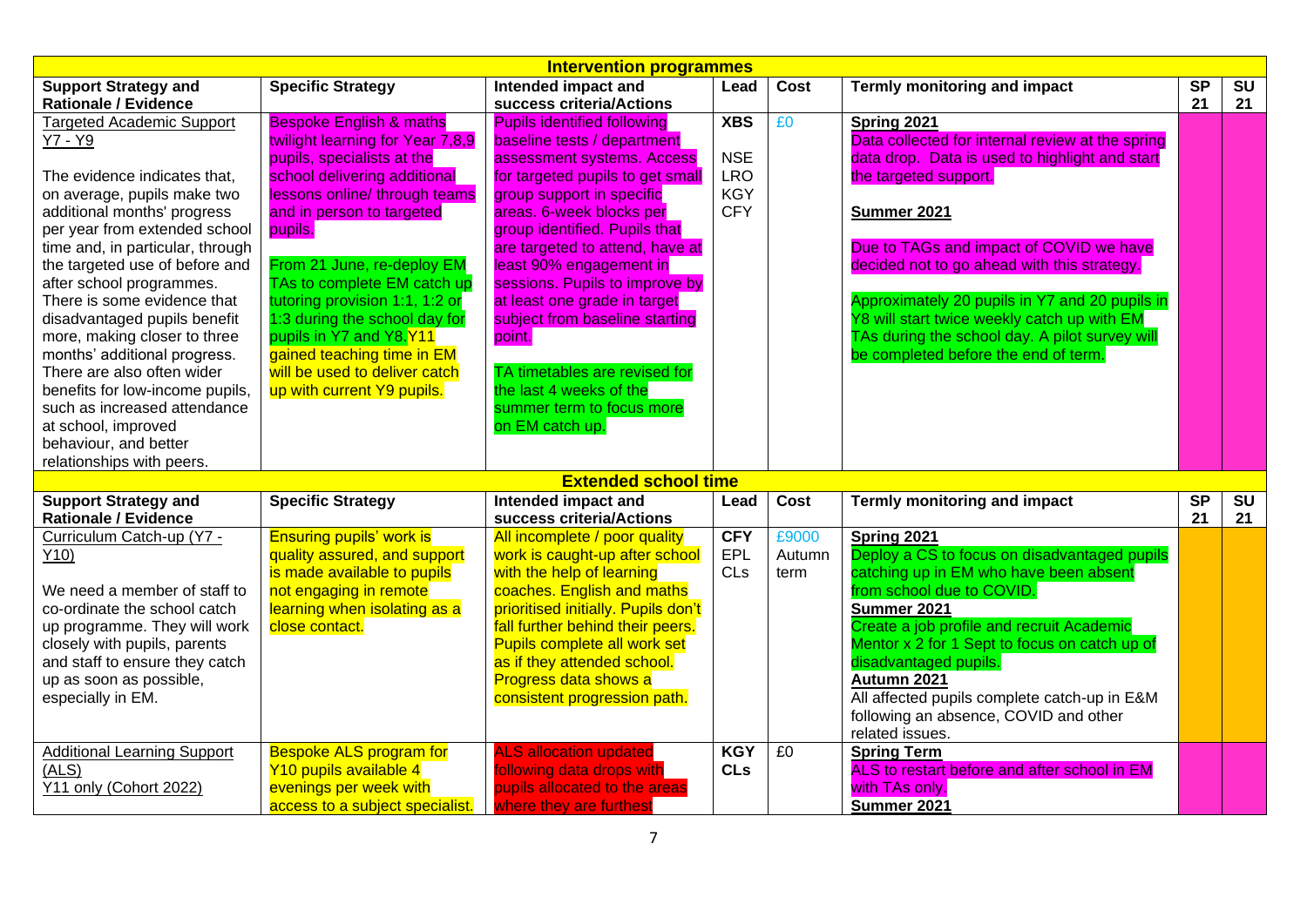| The Y11 ALS programme has<br>been in place for 3 years and<br>is reviewed each year. A<br>variety of approaches have<br>been used to provide<br>additional support for pupils<br>who need to fill gaps in<br>learning or misconceptions.       |                                                                                                                                    | behind. 90% pupil attendance<br>at all ALS subject sessions.<br>Improving trend in Y11 pupils<br>that are on / above GCSE<br>target grades. |            |         | ALS to restart before and after school in EM<br>with TAs only.<br>PPEs used to identify and select pupils for the<br>ALS programme. List shared across CLs to<br>ensure the allocations match the needs of the<br>department.                                           |  |
|------------------------------------------------------------------------------------------------------------------------------------------------------------------------------------------------------------------------------------------------|------------------------------------------------------------------------------------------------------------------------------------|---------------------------------------------------------------------------------------------------------------------------------------------|------------|---------|-------------------------------------------------------------------------------------------------------------------------------------------------------------------------------------------------------------------------------------------------------------------------|--|
| <b>Academic Mentors</b><br>$(Y7-Y11)$<br>Academic Mentors are<br>needed in school to support<br>the academic progress of the<br>PP pupils, in particular the<br>most disadvantaged PP<br>pupils. They will support their<br>academic progress. | Appoint x2 AMs to post with<br>job descriptions surrounding<br>the academic progress of the<br>PP pupils across all year<br>groups | PP pupils to make progress in<br>line with their non-PP peers<br>with attendance levels in line<br>with their non-PP peers                  | <b>PDE</b> | £58,238 | <b>Spring term</b><br>Investigate the funding of the AM posts and<br>create appropriate job descriptions<br>Summer term<br>Appoint x2 Academic Mentors to post to<br>commence in September. Provide initial<br>training to ensure a smooth start in<br><b>September</b> |  |

| <b>Wider strategies</b>                                    |                                               |                                                 |            |       |                                           |                 |                 |  |
|------------------------------------------------------------|-----------------------------------------------|-------------------------------------------------|------------|-------|-------------------------------------------|-----------------|-----------------|--|
| Supporting parent and carers                               |                                               |                                                 |            |       |                                           |                 |                 |  |
| Access to technology                                       |                                               |                                                 |            |       |                                           |                 |                 |  |
|                                                            | Additional Support for SEND and Disadvantaged |                                                 |            |       |                                           |                 |                 |  |
| <b>Supporting parents and carers</b>                       |                                               |                                                 |            |       |                                           |                 |                 |  |
| <b>Support Strategy and</b><br><b>Rationale / Evidence</b> | <b>Specific Strategy</b>                      | Intended impact and success<br>criteria/Actions | Lead       | Cost  | Termly monitoring and impact              | <b>SP</b><br>21 | <b>SU</b><br>21 |  |
| Attendance (Y7 - Y11)                                      | <b>Ensure the school attendance</b>           | Attendance has a higher profile                 | <b>JHL</b> | £1200 | Spring 2021                               |                 |                 |  |
|                                                            | and punctuality policy is                     | with all stakeholders, especially               | <b>PLs</b> |       | Since 8 March, attendance across          |                 |                 |  |
| Research shows that overall                                | effectively implemented by the                | <b>SEND and disadvantaged</b>                   |            | (£400 | school has been variable but certainly    |                 |                 |  |
| absence had a negative link to                             | pastoral team across school.                  | pupils. Increase parent                         |            | per   | significantly affected by COVID. Data     |                 |                 |  |
| attainment, with every extra day                           | Introduce regular rewards for                 | cooperation with some hard-to-                  |            | term) | reported to May '21 ECM.                  |                 |                 |  |
| missed associated with a lower                             | good / improved attendance.                   | reach families regarding                        |            |       | Summer 2021                               |                 |                 |  |
| chance of achieving 5 or more                              |                                               | attendance leading to an                        |            |       |                                           |                 |                 |  |
| good GCSEs or equivalent at                                |                                               | improvement in attendance                       |            |       | Attendance continues to be difficult to   |                 |                 |  |
| grades 9-4 including in English                            |                                               | figures. Rewards to be frequent                 |            |       | accurately monitor and track. We are      |                 |                 |  |
| and mathematics.                                           |                                               | and meaningful to pupils and                    |            |       | ensuring first day calls are made and all |                 |                 |  |
|                                                            |                                               | parents.                                        |            |       | absences followed up by APLs              |                 |                 |  |
|                                                            |                                               | <b>Access to technology</b>                     |            |       |                                           |                 |                 |  |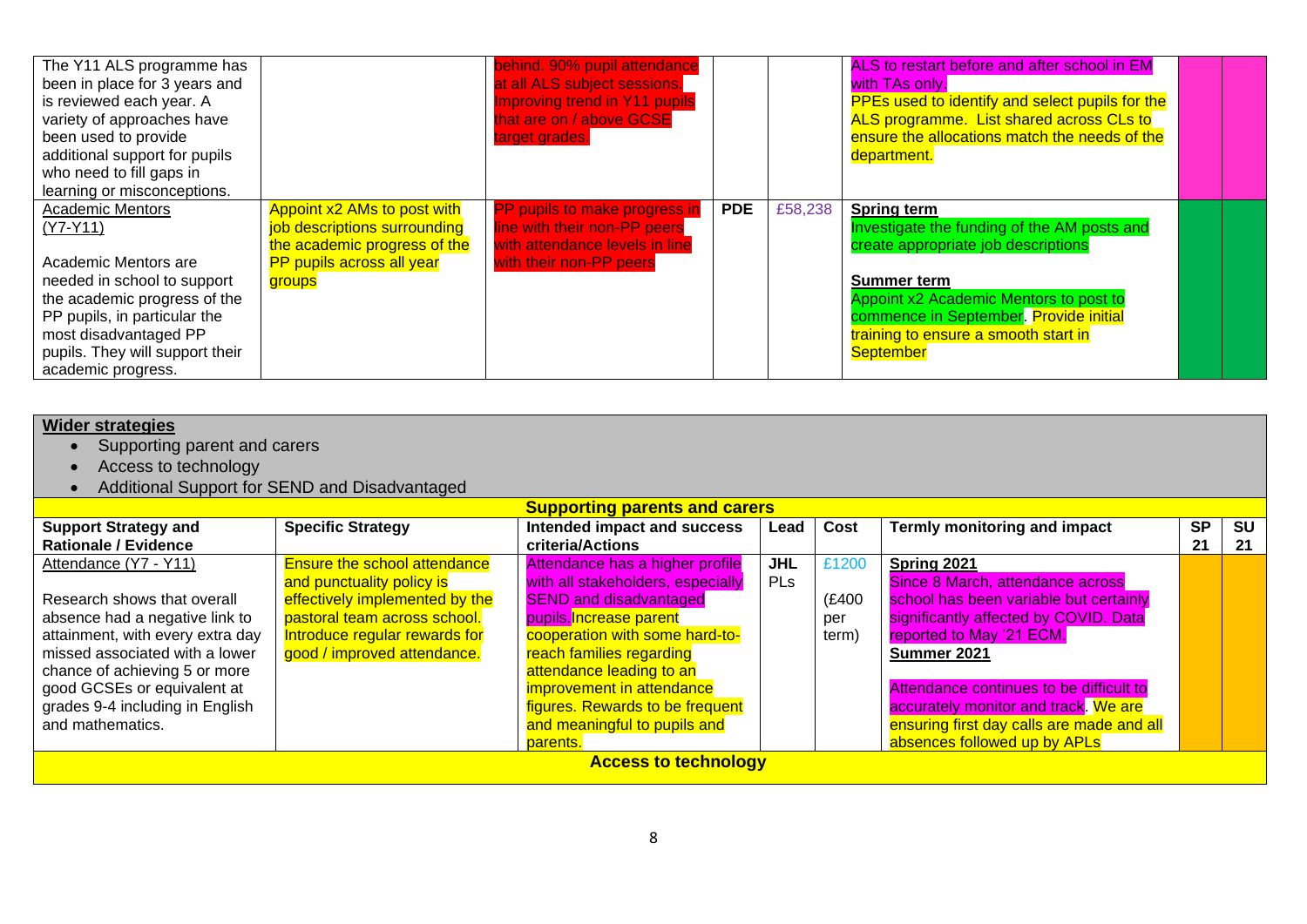| Remote online learning support<br>(Y7-Y11)<br>Ensure remote learning is as<br>effective as possible for all<br>pupils and families. Remote<br>learning will follow the normal<br>school timetable for all pupils in<br>all year groups.                         | We will use a combination of MS<br><b>Teams and Show My Homework</b><br>to deliver online remote learning.<br>(See online remote learning<br>school policy).                                                                                                                                                   | All pupils across all year groups<br>are able to access remote<br>learning either at home or onsite<br>in school with minimal impact to<br>the curriculum offer. Parents and<br>pupils are effectively supported<br>from an educational and welfare<br>aspect. No pupils to fall behind,<br>especially SEND and<br>disadvantaged pupils.                                                                                                                                | <b>CFY</b><br><b>SLT</b><br>CLs<br>PLs | £6800<br>(2yrs) | Spring 2021<br>Policy followed for those pupils having to<br>isolate due to COVID. Pupils not<br>engaging online to be provided a place<br>in school. (See COVID records of pupils<br>onsite).<br><b>APLs/PLs to inform staff of cases.</b><br>APLs/PLs/CFY monitoring the setting of<br>work on SMHW.<br>Summer 2021<br>Teachers to continue to set work using<br>SMH for pupils who are absent due to<br>COVID. APLs and CLs to continue to<br>monitor it is set as per the school<br>timetable by all staff. |
|-----------------------------------------------------------------------------------------------------------------------------------------------------------------------------------------------------------------------------------------------------------------|----------------------------------------------------------------------------------------------------------------------------------------------------------------------------------------------------------------------------------------------------------------------------------------------------------------|-------------------------------------------------------------------------------------------------------------------------------------------------------------------------------------------------------------------------------------------------------------------------------------------------------------------------------------------------------------------------------------------------------------------------------------------------------------------------|----------------------------------------|-----------------|-----------------------------------------------------------------------------------------------------------------------------------------------------------------------------------------------------------------------------------------------------------------------------------------------------------------------------------------------------------------------------------------------------------------------------------------------------------------------------------------------------------------|
| Parental engagement (Y7 - Y11)<br>Well-designed school<br>communications can be effective<br>for improving attainment and a<br>range of other outcomes, such<br>as attendance.                                                                                  | A new online system in place for<br>parents' evenings in 2020/21<br>using school cloud. A COVID<br>centre has been set up on the<br>school website. The HT and SLT<br>post weekly video messages to<br>parents.                                                                                                | To ensure that the school -<br>home partnerships remain<br>strong during the COVID-19<br>pandemic and as we recover<br>from the pandemic. To ensure<br>parents are well informed and<br>kept up to date with changes in<br>government guidance and the<br>implications for schools and<br>families. A minimum of 90%<br>levels of parental engagement<br>across all parents' evenings in<br>2020/21. High levels of hits on<br>video messages on the school<br>website. | <b>KGY</b><br><b>XBS</b>               | £800            | Spring 2021<br>Online system to be used for full<br>parents' evenings rather than a pastoral<br>update. High levels of engagement with<br>100% parents reached across platforms.<br>Weekly HT update for current affairs and<br>issues affecting MC with high number of<br>views.<br>Summer 2021<br>Complete and analyse pupil, parent and<br>teacher surveys to help finalise key<br>school priorities for 2021-22, including<br>what things we may keep post COVID.                                           |
|                                                                                                                                                                                                                                                                 |                                                                                                                                                                                                                                                                                                                | <b>Additional Support for SEND and Disadvantaged</b>                                                                                                                                                                                                                                                                                                                                                                                                                    |                                        |                 |                                                                                                                                                                                                                                                                                                                                                                                                                                                                                                                 |
| <b>Additional Support for SEND</b><br>pupils and families (Y7 - Y11)<br>Evidence suggests that the<br>impact of Covid-19 has hit the<br>most vulnerable families the<br>most, in particular SEND pupils<br>and families. We have nearly<br>12/13% SEND on roll. | <b>Weekly DSL meetings that focus</b><br>on the vulnerable pupils as<br>identified through various school<br>monitoring and tracking systems<br>will identify SEND pupils who<br>are cause for concern and<br>ensure we can put effective<br>intervention in place ASAP to<br>remove the barriers to learning. | <b>Pupils and families all well</b><br>supported to ensure the SEND<br>pupils achieve at least as well as<br>non-SEND equivalent. SENCo<br>to ensure all EHCPs and IEPs<br>are being put in place during<br>pandemic for SEND.<br>5 SEND sampled by SLT and<br>findings reported back to CL.<br>Concerns in science were<br>discussed with CL and SLT Link.                                                                                                             | <b>DSY</b><br>CLs                      | £0              | Spring 2021<br>TAs continued to support their allocated<br>Year groups in lessons, at break and<br>lunch (KKN- Year 7& 9/ SCK- Year 8/<br>TWA Year 8/ TWD Year 10 & 11). SEND<br>working party to share the findings from<br>the SEN/PP work scrutiny and highlight<br>what current staff needs are going<br>forward.<br>Summer 2021                                                                                                                                                                            |